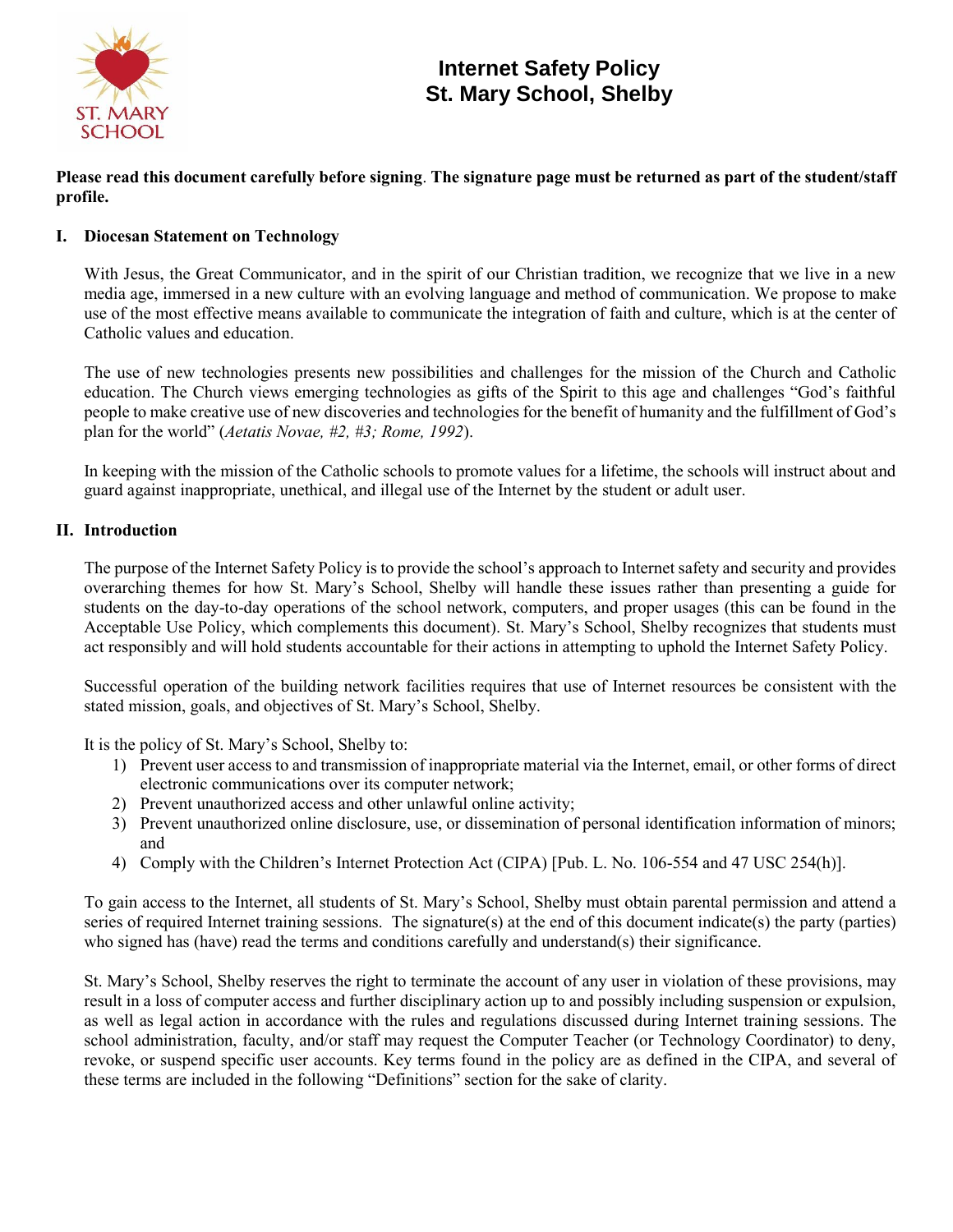## **III. Definitions**

- 1) A *user* is defined as any student, faculty, or staff member using the technology resources at St. Mary's School, Shelby.
- 2) (CIPA) A term *minor* is defined as any individual who has not attained the age of 17.
- 3) (CIPA) The term *harmful to minors* means a picture, image, graphic image file, or other visual depiction that:
	- a. Taken as a whole and with respect to minors, appeals to a prurient interest in nudity or sex;
	- b. Depicts, describes, or represents, in a patently offensive way with respect to what is suitable for minors; and
	- c. Taken as a whole, lacks serious literary, artistic, political, or scientific value as to minors.

## **IV. Internet Terms and Conditions**

## **A. Safety**

- 1) *Promotion of Internet Safety*: To the extent practical, steps shall be taken to promote the safety and security of users of the St. Mary's School, Shelby online computer network when using electronic mail, chat rooms, instant messaging, and other forms of direct electronic communications.
- 2) *Personal Information*: St. Mary's School, Shelby encourages minors to be safe and take responsibility for their actions on the Internet. When using the computer network and Internet, minors should not reveal personal information about themselves or any other minors such as home address, phone number, full name, or any other identifying information.

## **B. System Security**

- 1) *System Bypasses*: St. Mary's School, Shelby treats security on any computer system as a high priority. Users should notify a teacher if a problem or potential bypass of security systems is detected. St. Mary's School, Shelby strictly forbids students from accessing another individual's account and/or tampering in any way with the personal emails, files, or data belonging to another person.
- 2) *Hacking*: As required by the CIPA, prevention of inappropriate network usage includes unauthorized access, including so-called 'hacking,' and other unlawful activities by minors online.

# **C. Inappropriate Material**

- 1) *Final Say*: The network is provided to conduct research and communicate with others. Access to network services is given to users who agree to act in a considerate and responsible manner. Access is a privilege – not a right – that entails responsibility. Inappropriate use will result in a suspension or cancellation of Internet privileges. The Computer Teacher (or Technology Coordinator), after consultation with the Pastor/President and/or Principal will deem what is inappropriate use, and their decision is final. These same authorities will be consulted to determine what matter is inappropriate for minors.
- 2) *Material*: **St. Mary's School, Shelby** prohibits students from transmitting, receiving, submitting, or publishing any defamatory, inaccurate, abusive, obscene, profane, sexually oriented, threatening, offensive, cyberbullying or illegal materials. Reasonable measures will be enforced to prohibit students from obtaining inappropriate material online.
- 3) *Liability*: St. Mary's School, Shelby makes no warranties of any kind, whether expressed or implied, for the service it is providing. St. Mary's School, Shelby assumes neither the responsibility nor liability for any phone charges, line costs or usage fees, or for any damages a user may suffer. This includes loss of data resulting from delays, non-deliveries, mis-deliveries, or service interruptions caused by one's own negligence or user errors or omissions. Use of any information obtained via the Internet is at the user's own risk. St. Mary's School, Shelby specifically denies any responsibility for the accuracy or quality of information obtained through its services.